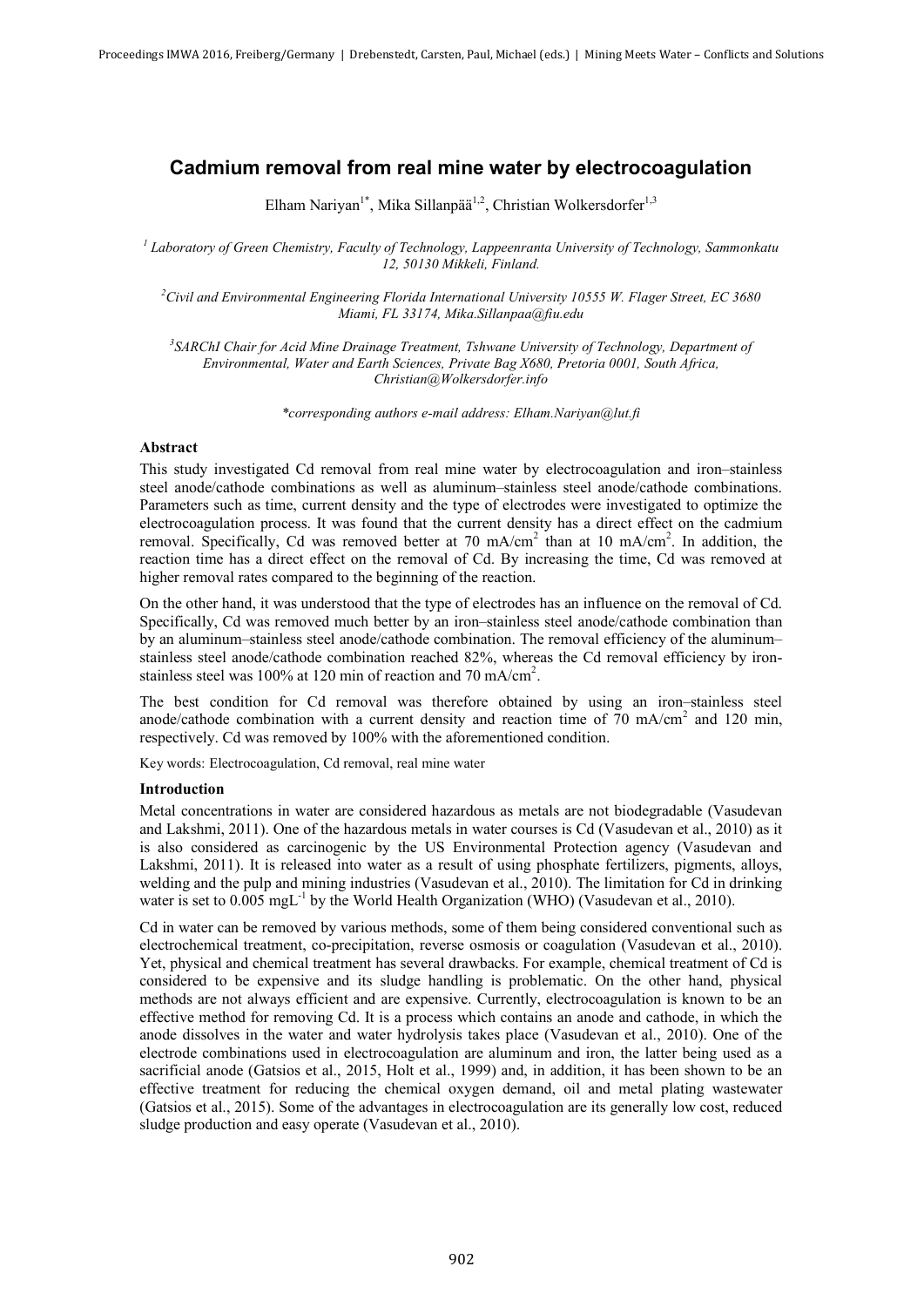The poly hydroxide and hydroxide complexes generated bond with the ions and deduce in coagulation (Vasudevan and Lakshmi, 2011). The following reactions display how electrocoagulation works on the anode and cathode (Liu et al., 2010).

Anode reaction:

$$
M_{(s)} \to M_{(aq)}^{n+} + ne^{-}
$$
 (1)

$$
2H_2O_{(1)} \rightarrow 4H^+_{(aq)} + O_{2(g)} + 4e^-
$$
 (2)

Cathode reaction:

$$
M_{(aq)}^{n+} + ne^- \rightarrow M_{(s)}
$$
 (3)

$$
2H_2O_{(1)} + 2e^- \rightarrow 2H_{2(g)} + 2OH^-
$$
 (4)

The objective of this study was to investigate Cd removal on a laboratory scale from real mine water of the Pyhäsalmi mine, which is currently the deepest metal mine in Europe (Enqvist et al., 2005). The effect of current density, reaction time and type of electrode regarding the Cd removal was investigated.

## Methods

The inter electrode distance was set to 0.5 cm to minimize the voltage drop. A direct current (GW INSTEK psp-405) with 0–5 A and 0–40 V, was applied for the experiments. Iron and aluminum were used as anodes, whereas stainless steel was used as cathode with the electrodes having dimension of  $70 \times 50$  mm. The beaker was filled 500 mL of mine water in each experiment and the current density in each experiment was set to a predefined values. The water was stirred with a constant speed of 200 rpm via a magnetic stirrer (Figure 1).



*Figure 1. Laboratory setup for electrocoagulation; monopolar electrode configuration, a stirrer and a DC electrical supply.* 

The water was collected at the +500 m level in the Pyhäsalmi mine, which is located in Pyhäjärvi, Finland. All water samples were collected and stored in a freezer at a temperature of -20 °C and brought to ambient temperature immediately before each experiment. The redox-potential, electrical conductivity and pH were measured with Hach intelliCAL™ redox, electrical conductivity and pH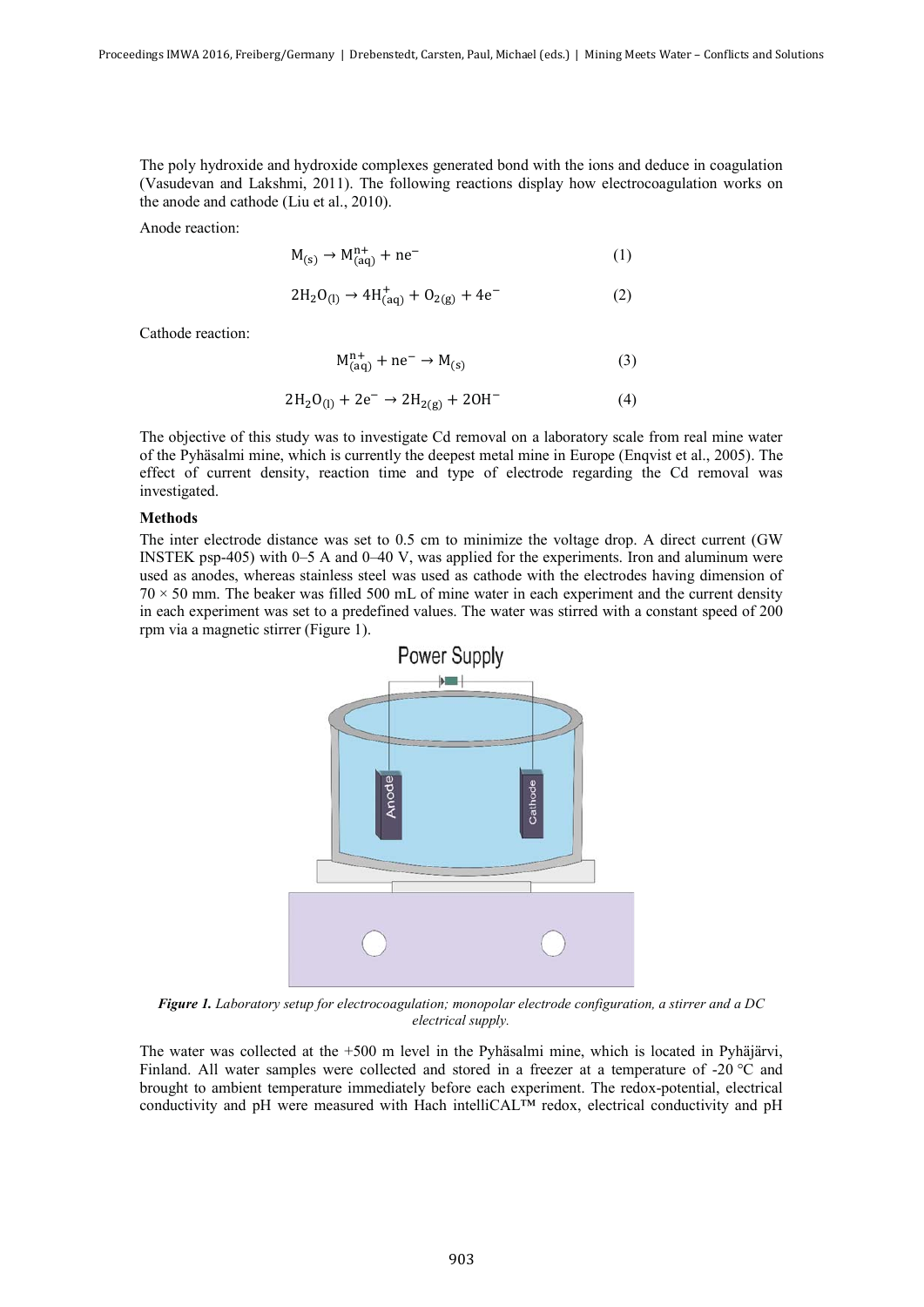probes connected to a Hach HQ40d (Table 1). All electrodes were rinsed before each experiment with 0.2 M HCl.

*Table 1. Cd concentration and other relevant parameters of the Pyhäsalmi mine water.* 

| Parameter                       | Unit            | Value |
|---------------------------------|-----------------|-------|
| pH (field)                      |                 | 2.86  |
| Cd                              | mg/L            | 2.1   |
| Electrical conductivity (field) | $\mu$ S/cm      | 6968  |
| Redox (corrected, field)        | mV              | 467   |
| Temperature (field)             | $\rm ^{\circ}C$ | 16.70 |

Cd concentrations were measured by ICP-OES (iCAP 6300, Thermo Electron Corporation) and the water samples filtered with a 25 mm syringe filter (0.2 μm cellulose acetate membrane), before each measurement. The Cd removal in each experiment was calculated using the following equation:

Removal efficiency, 
$$
\% = \frac{(C_0 - C_t)}{C_0} \times 100
$$
 (1)

in which  $C_0$  and  $C_t$  are the Cd concentration at 0 min and *t* min, subsequently.

It was shown that the current density has a direct effect on the Cd removal such that in increase in current density increases also the Cd removal. When the reaction time increases, the Cd removal efficiency also increases. This can be explained by the fact that with increasing time the release of the sacrificial anode as coagulant into water increases as well.

Cd removal was higher with the iron–stainless steel anode/cathode combination compared to the aluminum–stainless steel anode/cathode combination. It reached 46.6, 64.3 and 100% with the iron– stainless steel anode/cathode combination at 10, 40, 70 mA/cm<sup>2</sup>, respectively. On the other hand, the aluminum–stainless steel anode/cathode combination removed 56.3, 61.2 and 82.4% Cd at 10, 40 and 70 mA/cm<sup>2</sup>, respectively (Figure 2).

Cd removal reached its maximum at  $70 \text{ mA/cm}^2$  and  $120 \text{ min}$  of reaction time with both aluminum and iron as anodes. It should be noted that the removal efficiency with an iron anode was better than with an aluminum anode.

The final Cd concentrations in the real mine water reached  $1.85 \times 10^{-5}$  mg/L and 0.01 mg/L with the iron–stainless steel anode/cathode combination and the aluminum-stainless steel anode/cathode combination, respectively. Therefore, Cd limits for drinking water can be met by using iron-stainless steel anode/cathode combinations.



*Figure 2. Effect of reaction time and the current density on the Cd removal by various electrode pairs, (a) iron– stainless steel and (b) aluminum–stainless steel.*